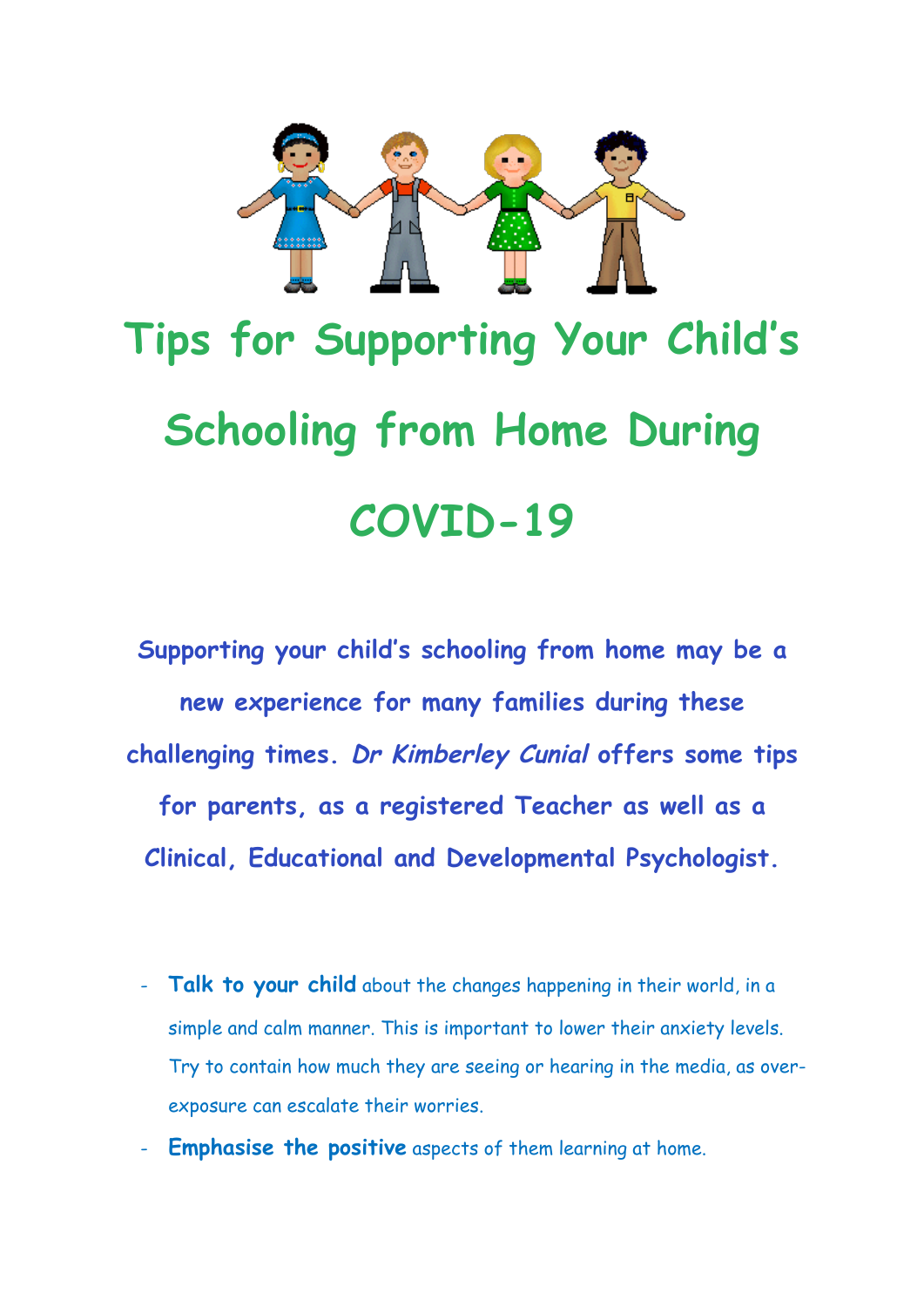

- Try to **model calmness** to your child. They pick up on the distress of others and internalise this.
- Try to keep a **predictable structured routine** with a 9am to 3pm school day and planned breaks for food and play. Think about creating a colour-coded visual schedule and placing this in a visible area such as on the fridge. You may even want to incorporate smart technology to play fun songs at scheduled break times.
- Try to have **break times occur outside in fresh air** if possible, as long as physical distancing may be maintained. This may include eating and playing in the back yard.
- Try to schedule **English and Mathematics tasks earliest** in the day, while your child is at their most mentally alert.
- Remember not all learning needs to be "pencil and paper". Find **creative ways your child may demonstrate their learning**.
- Find opportunities for **learning in hands-on "real life" ways**. Examples may include cooking, daily "challenges" that draw on skills across multiple curriculum areas, scavenger hunts, experiments, etc.

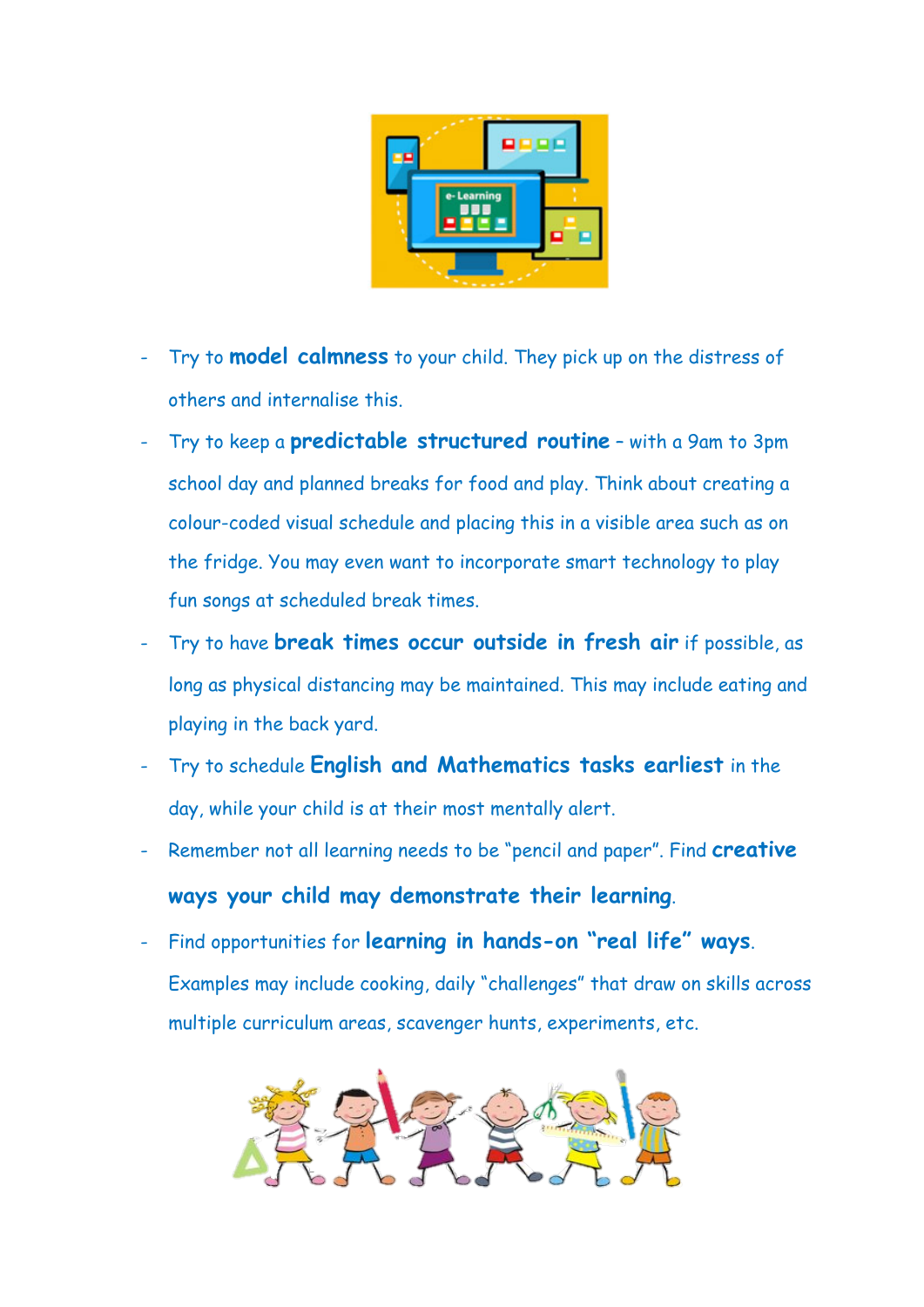

- **Empower your child with choices** in their routine. Collaborate with them when creating the schedule together. Allow them choice in the kinds of activities they complete each day as well as the way they demonstrate their learning.
- Remember that these are challenging times and your child may not be able to focus as easily as they perhaps can during regular times. **Be flexible and make allowances.**
- **Incorporate frequent movement breaks** in your child's learning. These would most likely be natural opportunities offered to your child at school (moving between activities, classrooms, and so forth). During times of stress, movement becomes even more important.
- Keep a **consistent sleep schedule** with the same waking and bed times. Sleep is foundational for wellbeing at the best of times and even more important now.

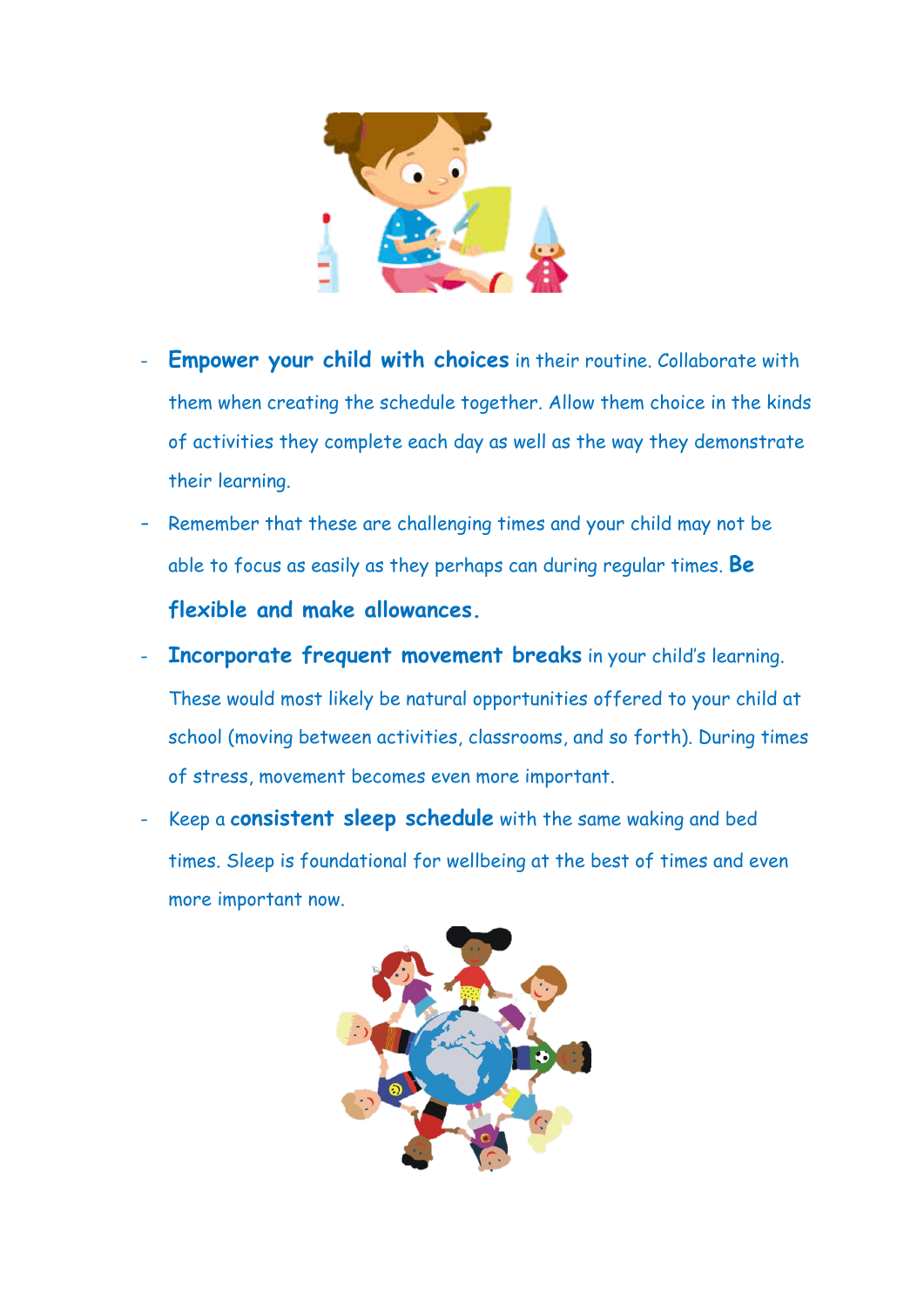

- **Make wellbeing a priority**. It is the bedrock of everything including engagement in learning. A happy calm child will be more resilient and do better in all other areas. Make time each day for wellbeing activities such as meditations, mindfulness, and relaxation exercises. Consider using some helpful apps such as Smiling Mind.
- Each day, **schedule time for creativity**. It helps to keep the brain stimulated and is good for wellbeing. This can include arts and crafts, music, dance, drama, etc.
- Include **reading every day**. Think about opportunities for shared reading among family members, for connection time.
- Make time for **exercise every day**. This is important for wellbeing but also health. Your child would be having opportunities for exercise in multiple ways at school – whether that includes extra curricular activities and sports, walking to school or the bus, moving between classes, completing physical education classes, or running around during lunchtime.
- **Involve your child in making "school lunches"**. Consider baking together to prepare for these.
- Make time for regular **social connection**. You may want to think of ways your child can regularly connect with their peers, such as over the phone, via face time, or through platforms such as Microsoft Teams, Zoom or Skype where multiple friends can join in.